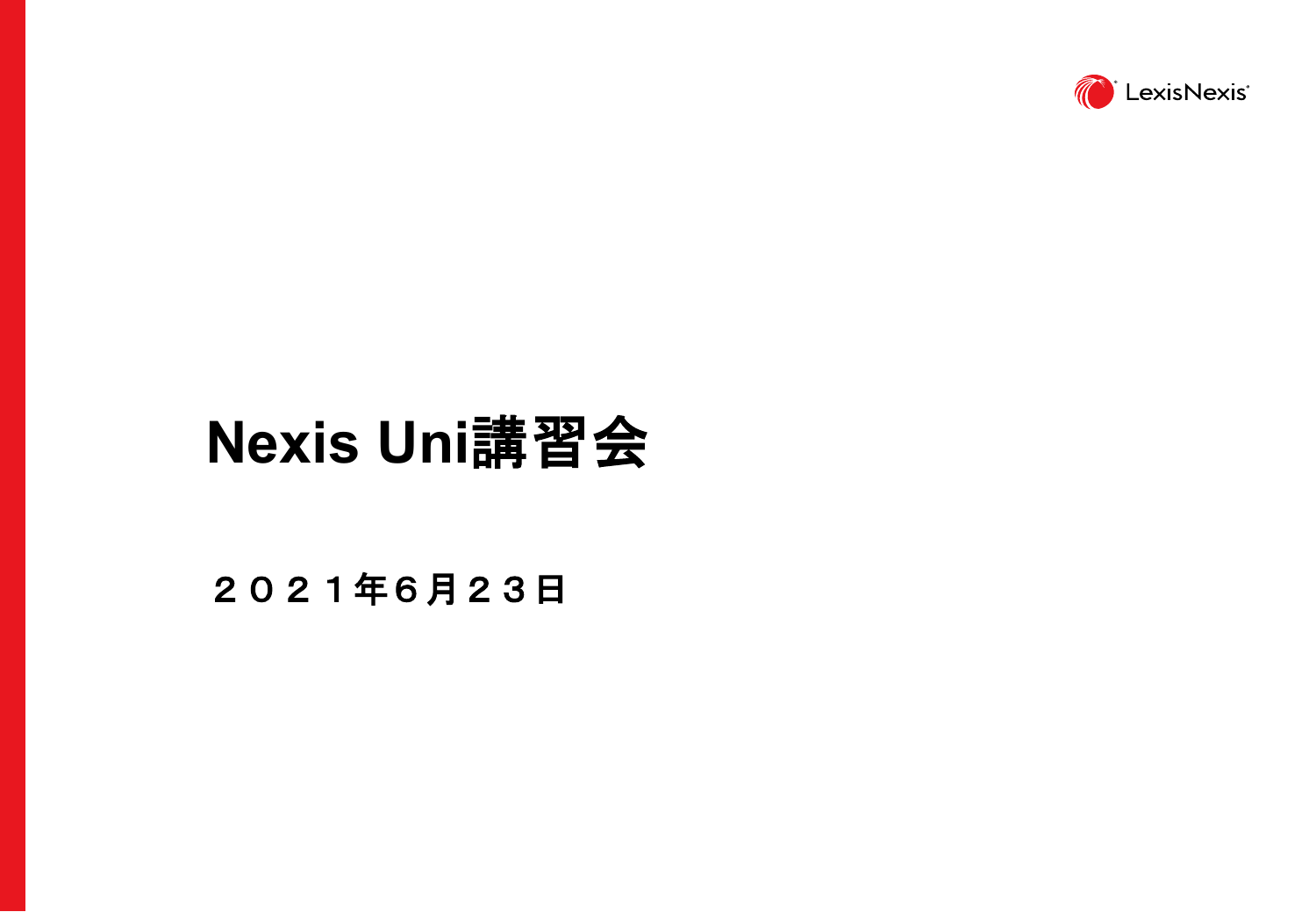### アジェンダ

- レクシスネクシスについて
- Nexis Uniとは
- ユーザープロフィールのご案内
- 演習1:収録全コンテンツ串刺し検索
- 演習2:詳細検索
- 演習3:その他検索方法
- 演習4:ブーリアン検索
- ユーザープロフィール作成すると使える機能

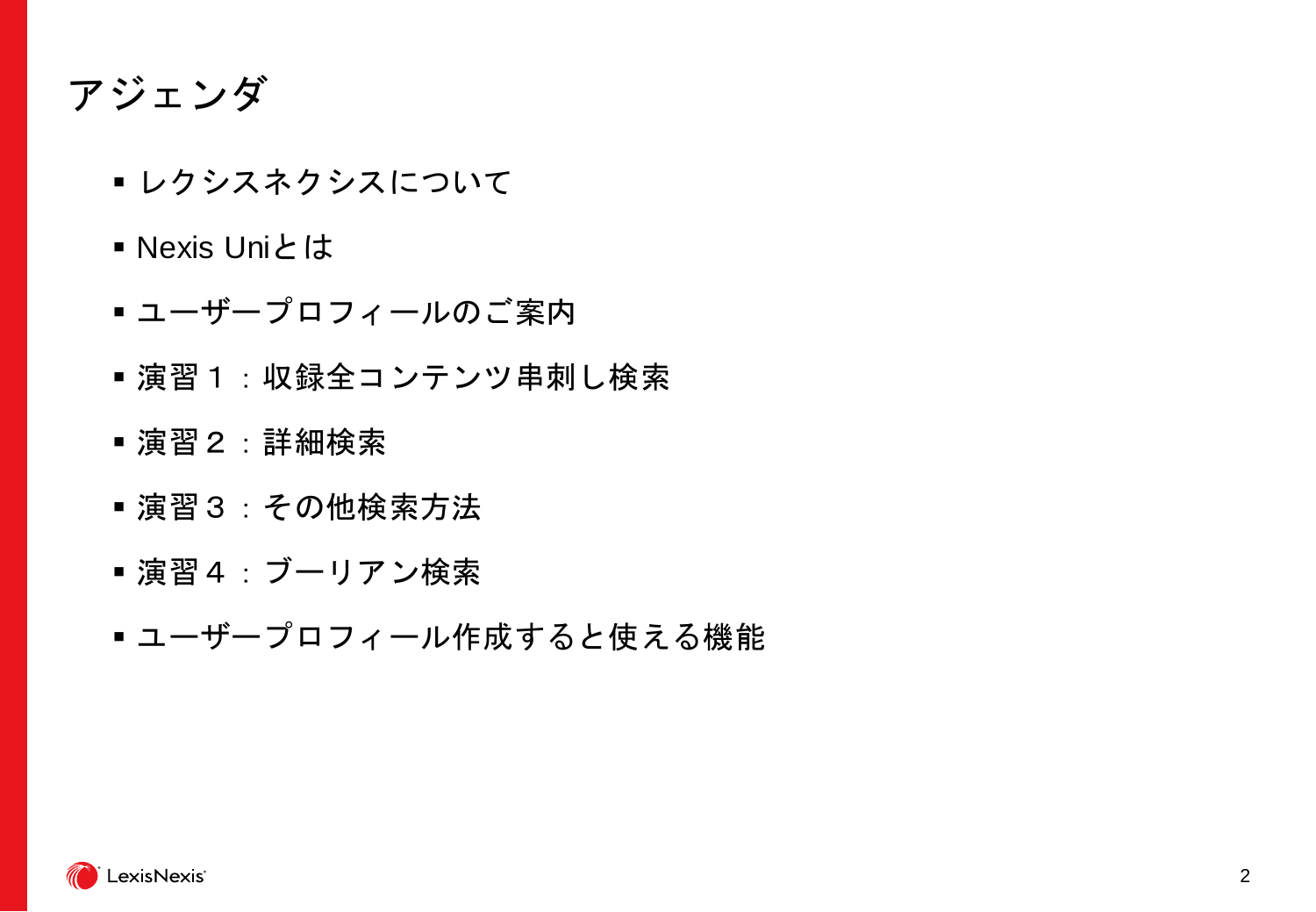

**LexisNexis**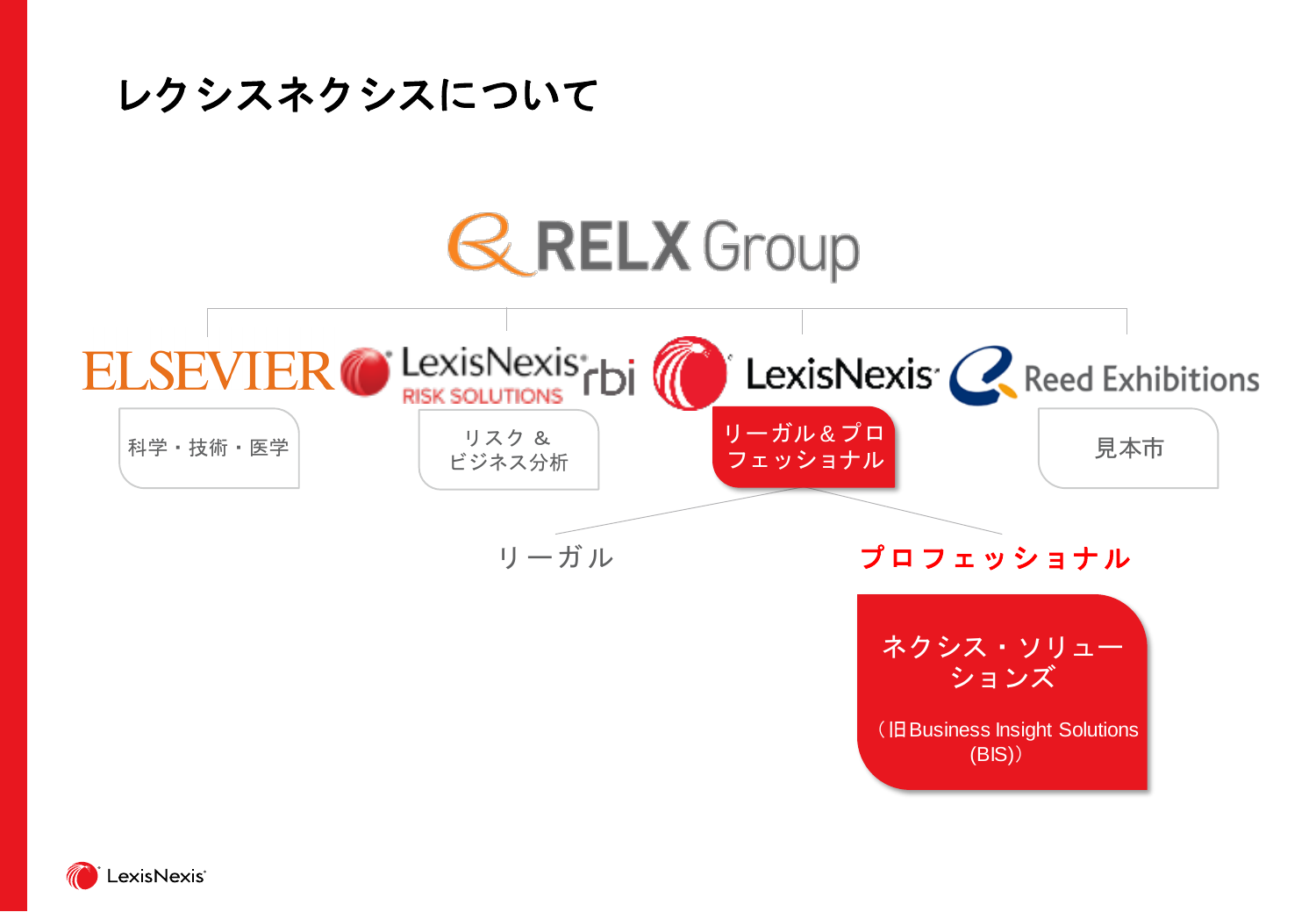#### Nexis Uniとは…

・**15,000**以上の引用に値する情報ソースを収録する、学生、研究者、図書館関係者が利用す るアカデミックリサーチソリューション

・シンプルで無駄のないインターフェースにして直観的な検索操作が可能

・個人の**ID**機能の追加により、ドキュメントにメモ書きをしたり、フォルダに保存、アラー トの設定、お気に入りに登録、他のユーザー間と共有フォルダの作成が可能



世界各国の最新ニュースからバックナンバー、ソーシャルメディアフィードまで幅広く網羅 (世界で90か国以上、3,000以上の新聞記事、雑誌、ニュースワイヤー、トランスクリプト他)



ビジネス誌 (The Economist, Newsweek他) 企業情報 (Dun & Bradstreet, Hoover's, Standard & Poor's他)



各国情報 (Economist Intelligence Unit他) 産業ニュース(Business Monitor International他)



人物情報 (Marquis Who's Who Biographies他)



法律情報(判例法、訴訟記録文書、特許、ローレビュー、法令、規制)

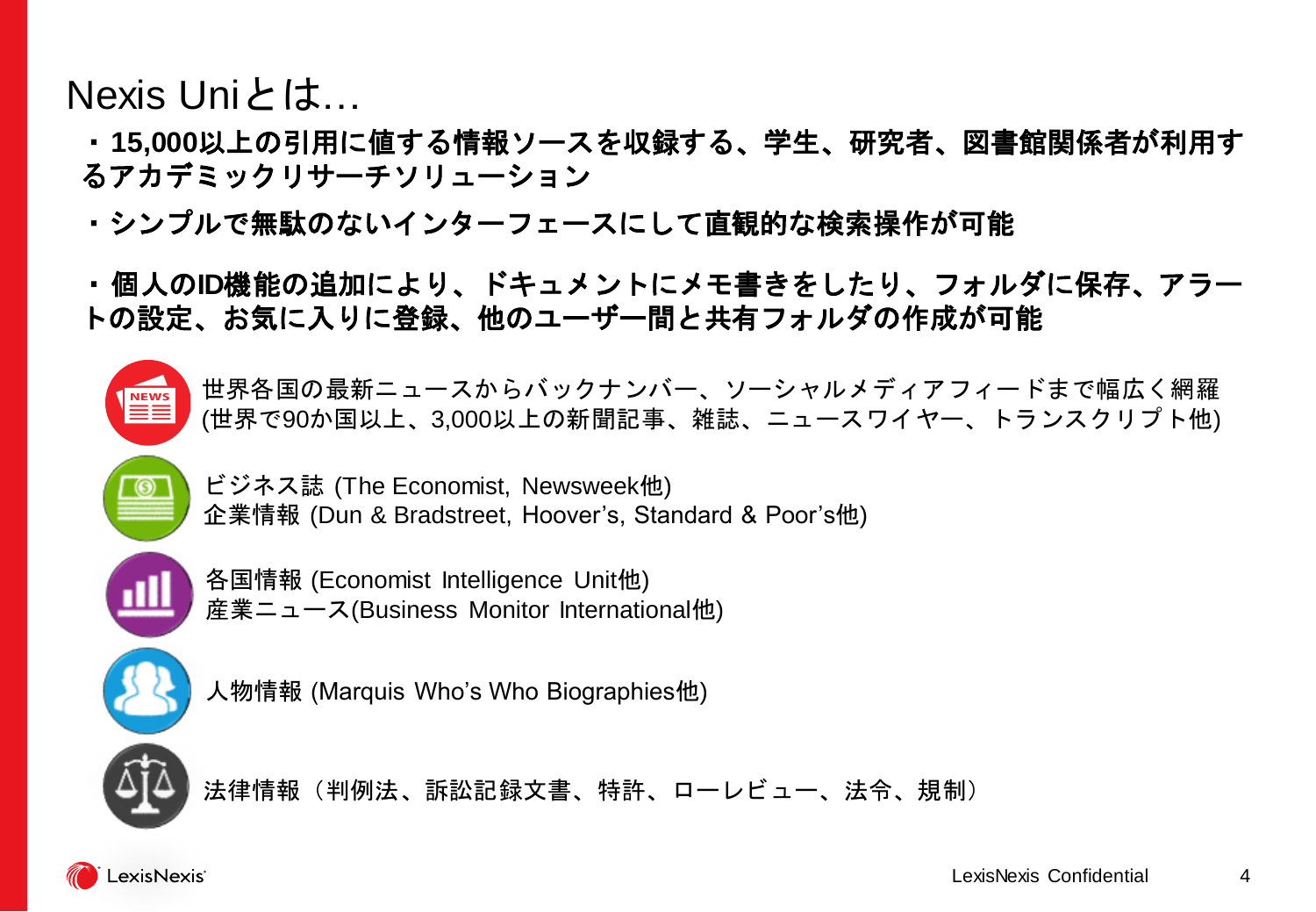#### ユーザープロフィールのご案内

#### 説明動画(英語):**https://vimeo.com/350780274**

| All Nexis Uni ~ Enter terms, sources, companies, or citations |  |
|---------------------------------------------------------------|--|

#### **Guided Search**

| Search in all N | What are you interested in? |                      |
|-----------------|-----------------------------|----------------------|
|                 | <b>Law Reviews</b>          | Cases<br><b>News</b> |
|                 | A Publication               | Company Info         |

#### **Discover topics**



| ________                    |                  |      |
|-----------------------------|------------------|------|
| Sign In                     |                  | Help |
| ID                          |                  |      |
| Password                    |                  |      |
|                             | SHOW             |      |
| Sign In                     | Remember Me<br>n |      |
| Forgot your ID or password? |                  |      |
|                             |                  |      |

Questions? Call Customer Support at : United States: 1-800-897-3419 United Kingdom: +44 (0)186 584 4752

- More

Nevis Uni™

Use of this service is subject to Terms and Conditions and Privacy & Cookie Policy. Please review this information before proceeding.

Note: Personal data with respect to individual users of the LexisNexis® services will be exported to the United States for purposes of providing access to, use of, and support for the services.

#### Not registered with us?



This is why you should...



Be notified of new content you're interested in

Create a profile now



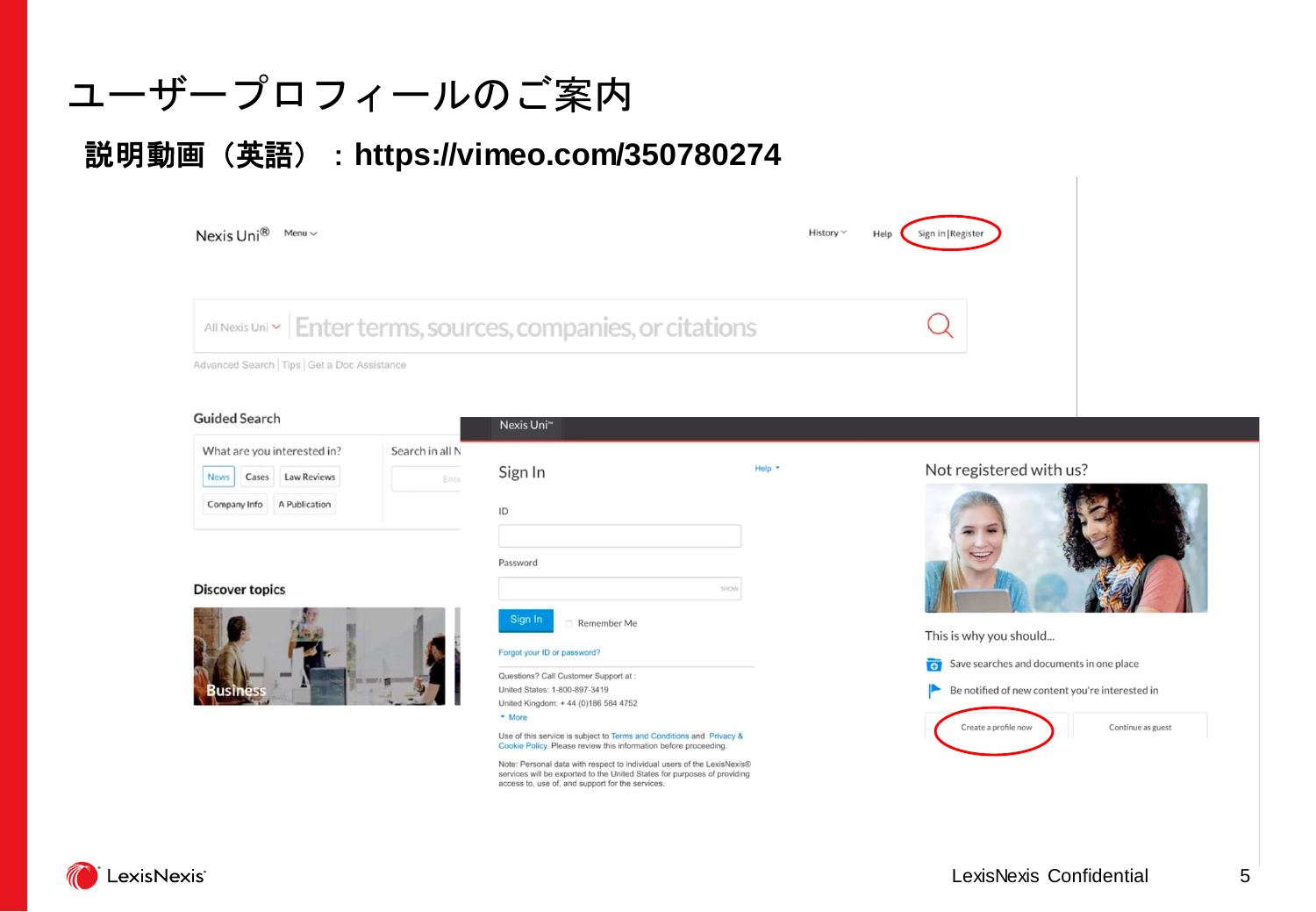## 演習1:収録全コンテンツ串刺し検索

#### 検索ワード

▪ "Tokyo Olympics" AND delay

### Narrow By以下で絞り込み

- **Timeline**
- **Publication Type**
- Subject
- **Industry**
- **Geography**
- **Negative News**
- Sources
- **Language**
- People



#### 簡易検索

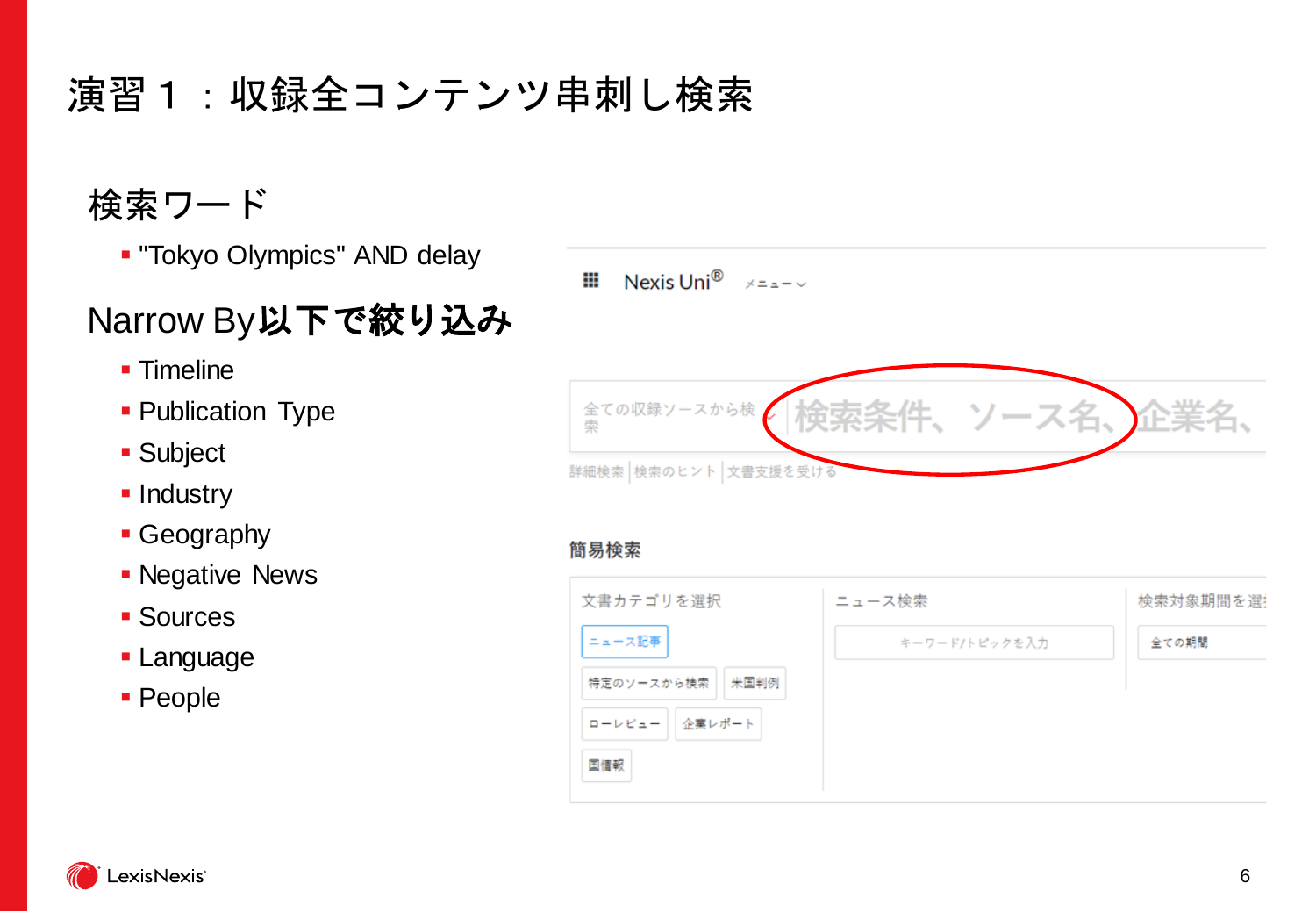演習2:詳細検索 Field を指定して検索

- ニュース記事 を選択
	- "Tokyo Olympics"(Title)
	- **delay OR postpone OR cance** (All Fields)
	- ■日付範囲
- 企業・財務を選択
	- **.** "International Olympic Committee" (Company Profiles 、アナリストレ ポート 、ディレクト リ 、合併 ・買収 )

### Legal を選択

**.** "International Olympic Committee" (United States Cases )

| Nexis Uni <sup>®</sup> $\times$ =2- $\sim$<br>₩                               | 履歴ン<br>△⇒<br>個人メニ:                                    |
|-------------------------------------------------------------------------------|-------------------------------------------------------|
| Home / Advanced Search<br><b>Advanced Search</b>                              | $\mathcal O$ Link                                     |
| ニュース記事<br>企業・財務<br>All<br>Legal<br>Searching All                              | Definitions & Help                                    |
| All Fields $\sim$<br>Enter your search term                                   | $\vee$ Term connectors<br>$\vee$ Proximity connectors |
| Enter your search term<br>All Fields $\vee$<br>AND<br>$\sim$                  | $\vee$ Search fields                                  |
| 日付範囲<br>All available dates<br>$\sim$                                         | More Help                                             |
| Source                                                                        |                                                       |
| Enter one or more sources; then select from the list that appears<br>$\Delta$ |                                                       |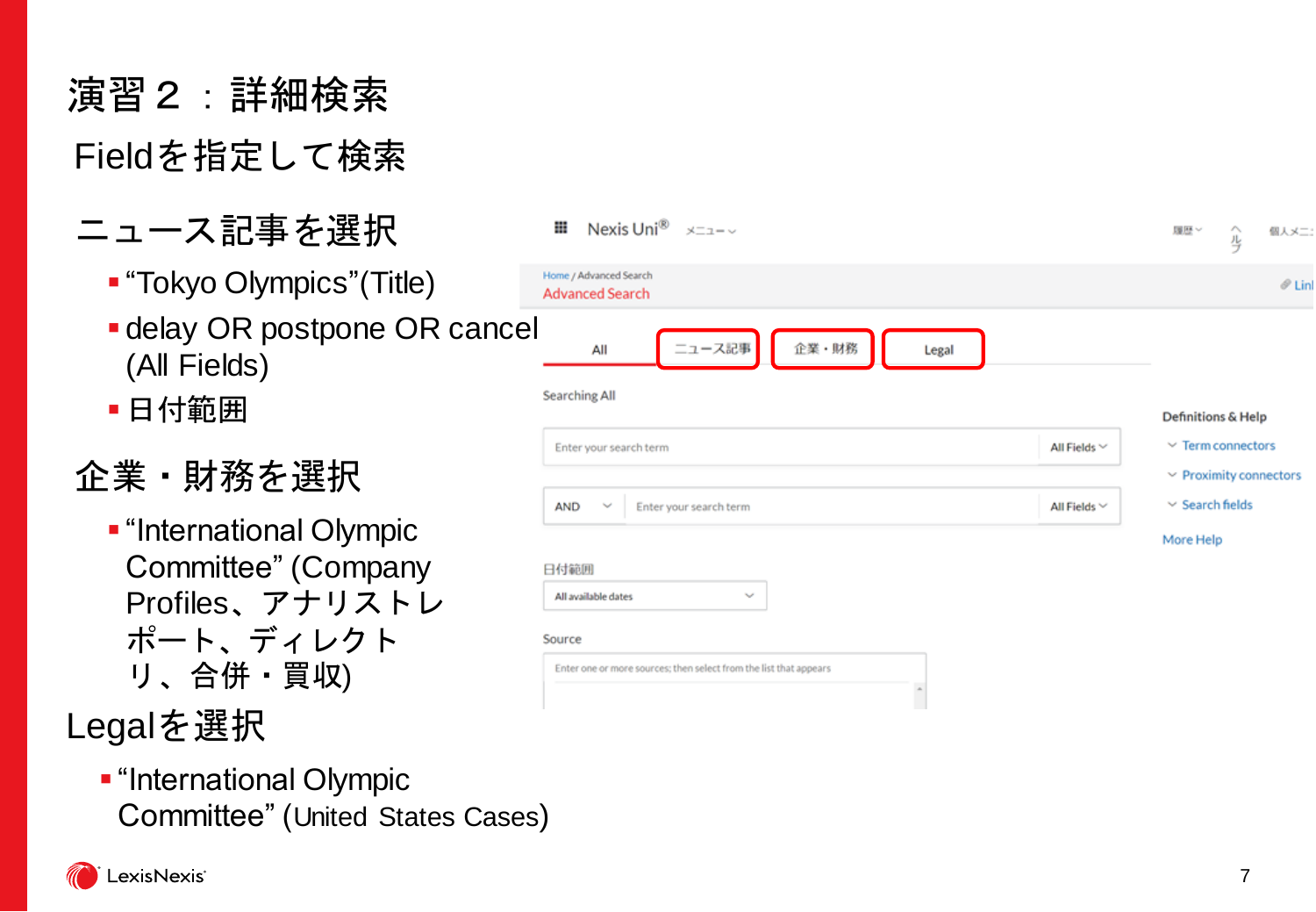演習3:その他検索方法

- 検索ボックス <をクリック
- ニュースを選
- Major World **Publicationを**
- 検索ワードを ボックスに入 て検索開始

| Nexis Uni <sup>®</sup> $\times$ = $1 - \times$ |                          | ⊕ JP - Japanese $\vee$                          |
|------------------------------------------------|--------------------------|-------------------------------------------------|
| く横の                                            | ここをクリック<br>して展開          | 金ての収録ソースから検索条件、ソース名、企業名、サイテーションなどを入力            |
| 詳細検索 検索のヒント Get a Doc機能                        |                          |                                                 |
| 絞り込み:                                          |                          |                                                 |
| 文書種別                                           | 記事のタイプ<br>ロレビュー          | <b>News Sources</b><br>Major World Publications |
| 判例・法令<br>:選択                                   | □放送原稿<br>□論説・論評          | Newspapers<br>Magazines & Journals              |
| $\boldsymbol{2}$<br>ニュース                       | □書簡・コメント<br>ロインタビュー      | □ Newswires & Press Releases<br>$\Box$ Blogs    |
| E検索<br>法分野・トピック<br>、力し                         | □プロフィール・経歴<br>□死亡・死亡記事   | University Newspapers<br>$\Box$ WebLinks        |
| 日付範囲<br>最近使用したソー                               | ビジネスニュース<br>□ビジネス・業界ニュース | <b>News by Language</b><br>$\Box$ English       |
| ス・お気に入り                                        | □企業活動・経営<br>□経済・経済指標     | $\Box$ Dutch<br>$\Box$ French<br>German         |
|                                                | □労働・雇用<br>□科学・テクノロジー     | $\Box$ Italian<br>Portuguese                    |
|                                                | □貿易・開発                   | $\Box$ Spanish<br><b>ORussian</b>               |
|                                                |                          | □ Chinese                                       |
|                                                |                          |                                                 |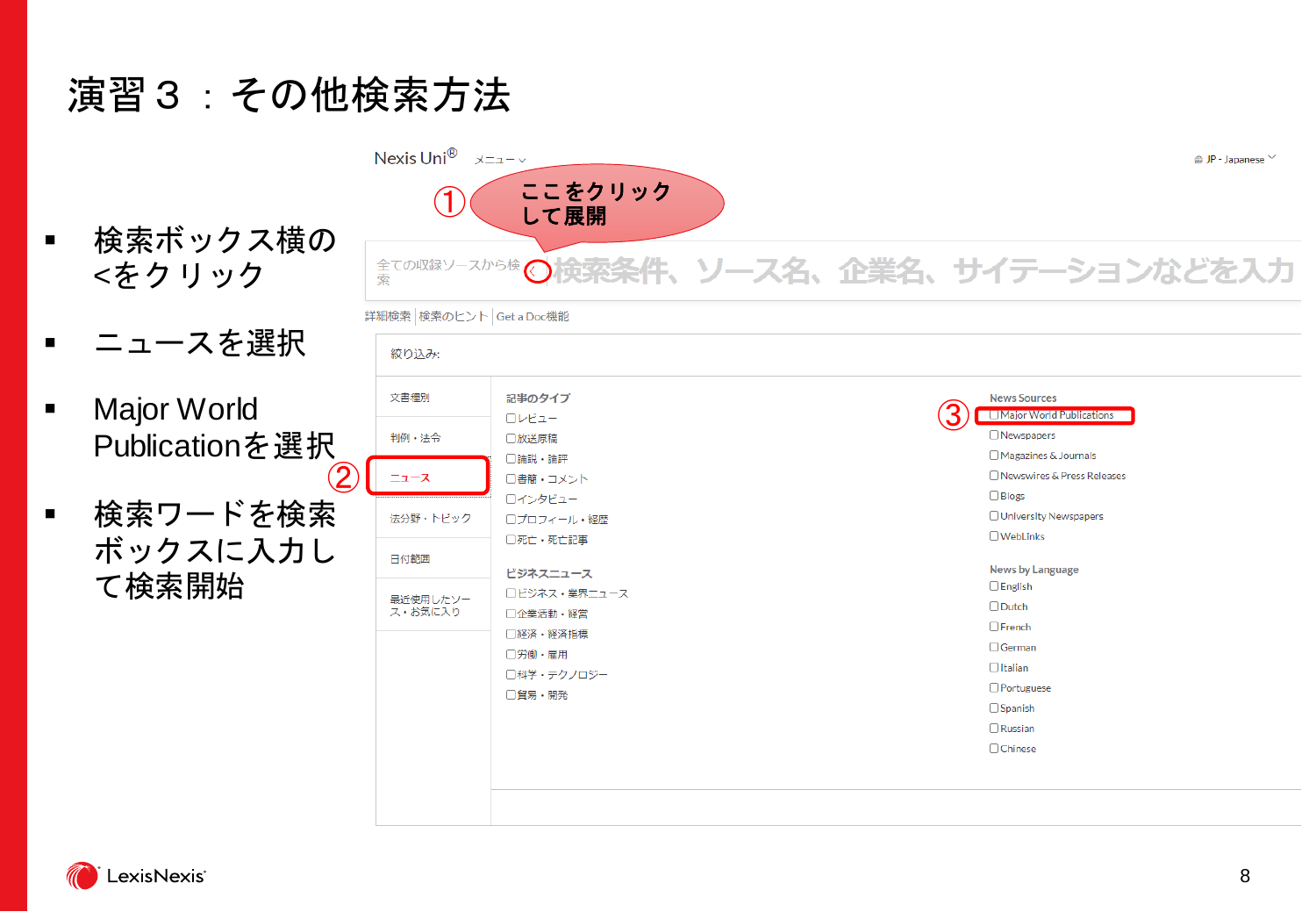### 演習4:ブーリアン検索式

### 検索式

■ 例 1) Medical R&D and Innovations including Vaccine and Treatments

(COVID-19 or coronavirus) w/s (patent OR innovat! OR invent! or therapeutic\* or trial or "vaccine candidate" or "orphan drug" or "fda emergency approval" or "novel therapies" or vaccine or treatment or drug or antiviral) AND subject("medical devices" or "medical diagnostics, screening & testing" or "medical research" or "clinical trials" or "genetic & molecular medicine" or immunodiagnostics or "molecular biology" or "biotechnology & genetic science" or "medical & diagnostic laboratories" or "microbiology pharmaceuticals product development" or "anti-infectives" or "drug design & discovery" or "orphan drugs" or "experimental drugs" or antivirals)



トピック別検索ページ